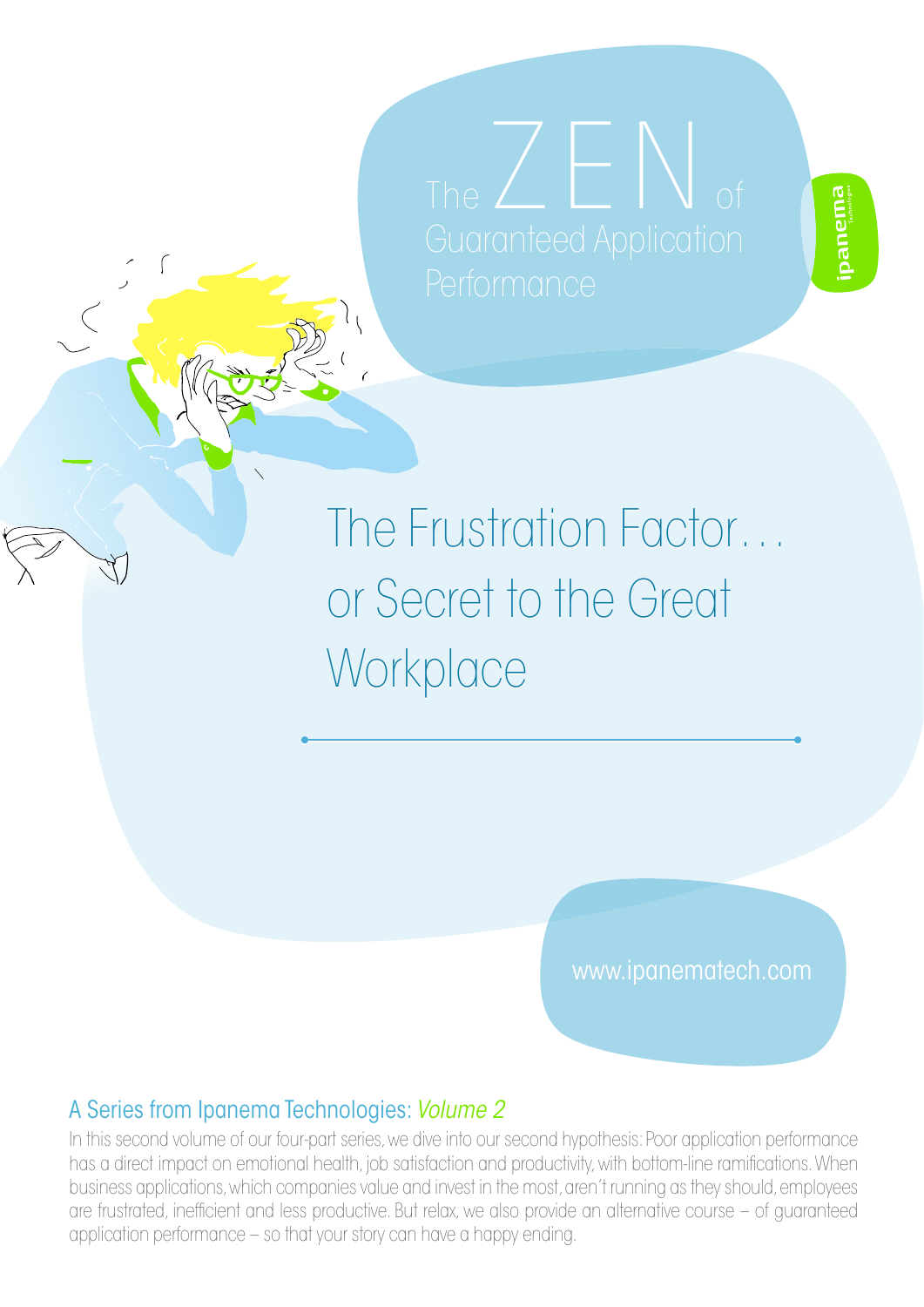# **Contents**

| Profitability: Could anyone argue against better app performance leading to higher revenues? 5 |  |
|------------------------------------------------------------------------------------------------|--|
|                                                                                                |  |
|                                                                                                |  |
|                                                                                                |  |
|                                                                                                |  |

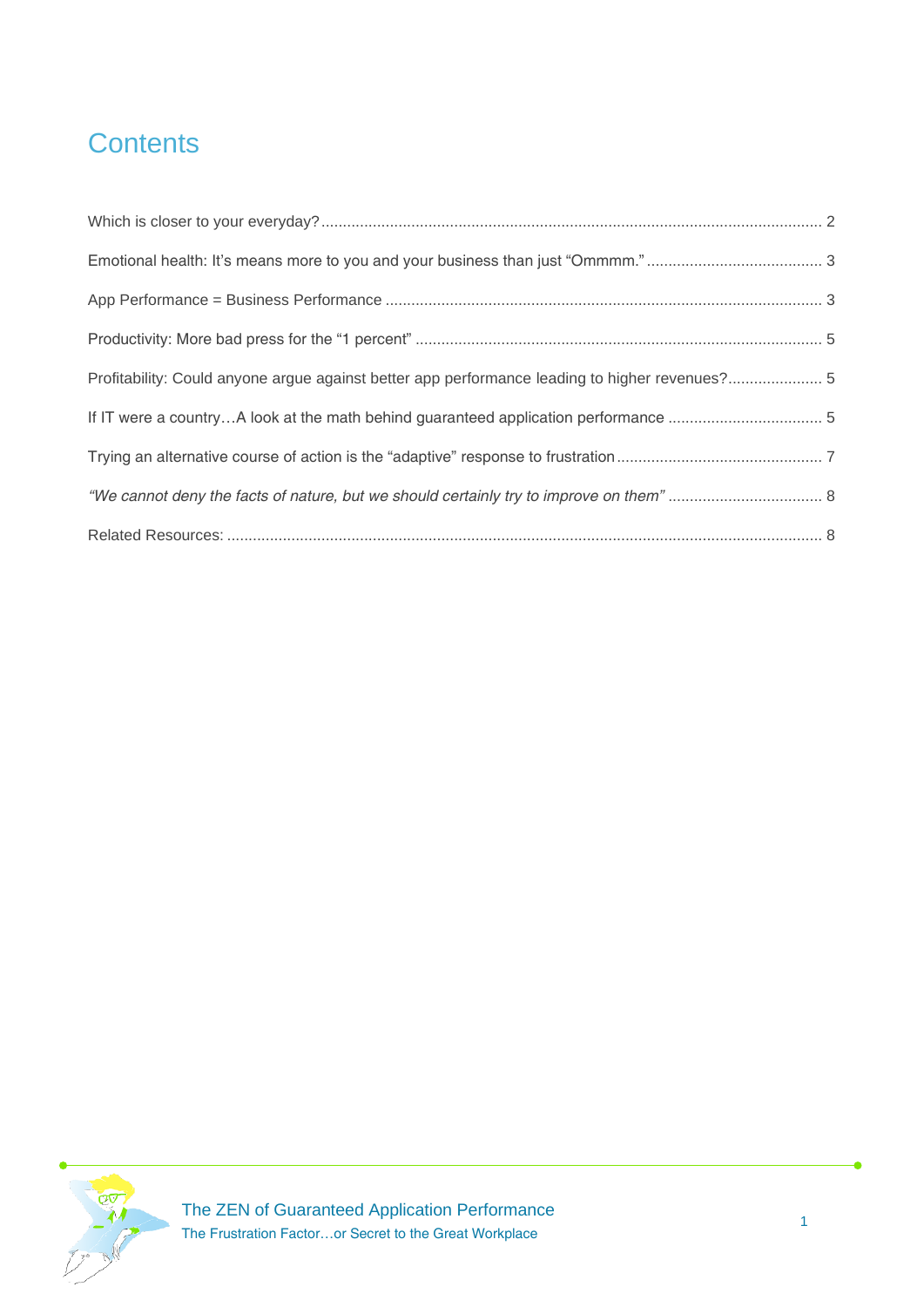*Frustration: (noun) - A feeling of dissatisfaction, often accompanied by anxiety or depression, resulting from unfulfilled needs or unresolved problems.* 

#### <span id="page-2-0"></span>Which is closer to your everyday?

ou log in to your company's system from a mountain retreat in Interlaken. You check the application performance dashboard, which shows that all systems are green. Y

Your scheduled videoconference with colleagues in Singapore and Mumbai starts on time, with all present and without a hitch, as you present the 9.75 out of 10 satisfaction ratings from your user community on the new customer training self-service video series.



You check your emails at the close of the session: the first is a thank you tweet from Joseph in marketing for the flawless technical performance on last week's real-time, virtual customer conference, attended by 10,000 people. The second is from your boss, which includes the CFO's last board presentation in which your team is recognized for improving the productivity of the company's call center, thanks to guaranteed response times. You go make yourself a French press and enjoy the view.

#### OR

You log in from the airport hotel in Cleveland. You field 20 complaint tickets from users on Google apps crashes – a chronic problem for which you have no clear cause.

Your videoconference with the sales and training teams – hastily scheduled to capture "lessons learned" from the disastrous roll out of the new cloud CRM app – goes poorly. Technically, there's constant jitter, so you're only hearing every third word. Substantively, the



field refuses to use the app because of the constant hang-ups in entering data – a problem for which you have no definitive answers.

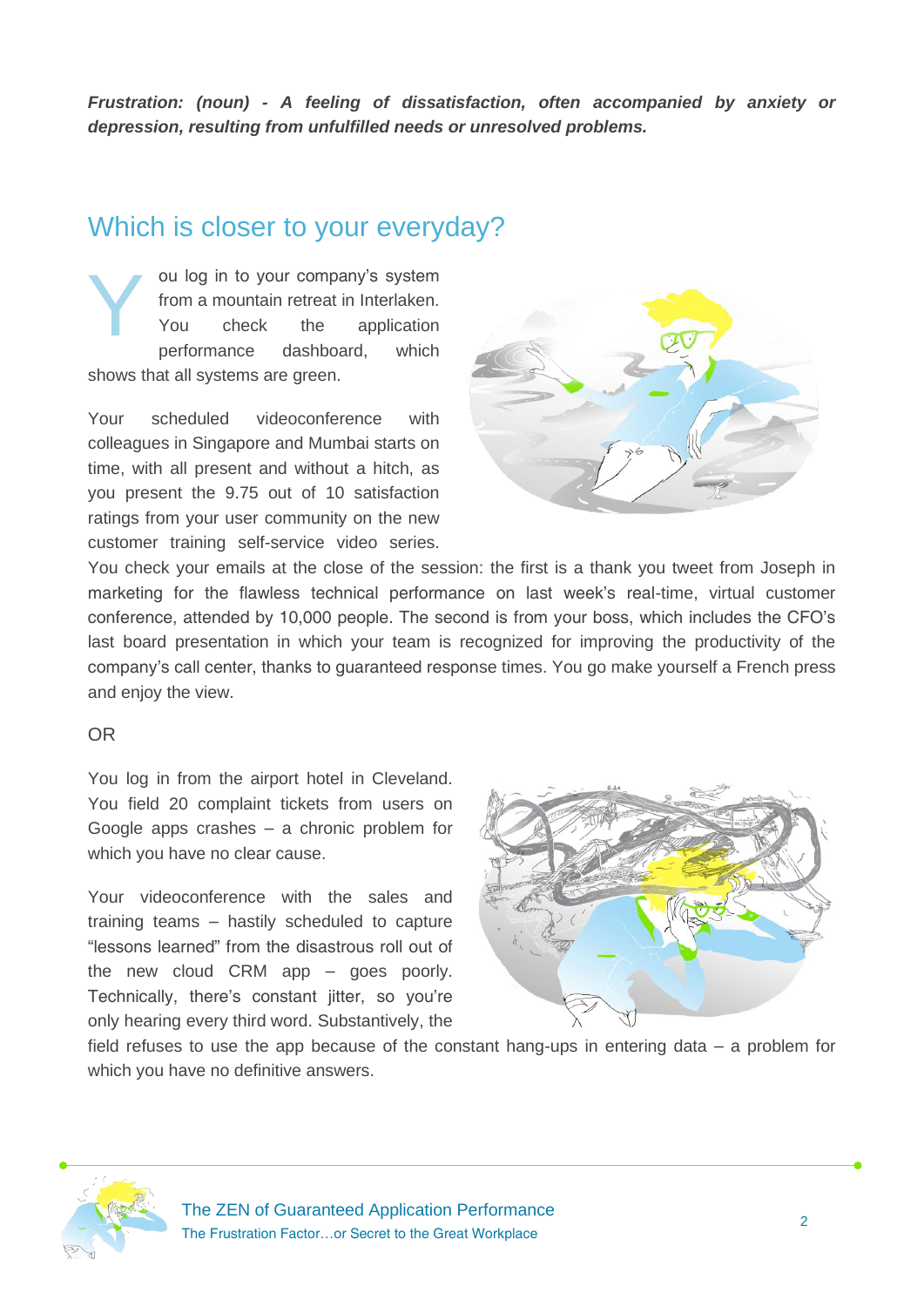After a heavy sigh, you complete the final draft of your request to the CFO for a 20% (unanticipated) increase in network services budget to compensate for the slow performance – hoping that will mask the issue. You crack open a "Red Bull," and catch your flight.

While help is on the way (keep reading), let's look at the real impact of this application performance frustration on the three pillars of everyday work – productivity, morale and profitability. This document is chock full of facts to build the business case for change – and ultimately guarantee application performance.

#### <span id="page-3-0"></span>Emotional health: It's means more to you and your business than just "Ommmm."

According to the American Psychological Association, 36% of employees report feelings of stress during a typical workday.<sup>i</sup> Given the always-on, always-connected business environment, IT frustration is a significant contributor to everyday stress.

In an oft-cited academic study on the impact of technology frustration in the workplace conducted by researchers at Towson University in the US, participants recorded strong emotional reactions to IT frustration, ranging from feeling angry at the computer, feeling helpless or resigned, and even angry at themselves<sup>ii</sup> (perhaps those participants were IT staff!). Other research has tied computer frustration to an increase in blood pressure. III The domino effect of frustration includes abandoned goals, increased absenteeism and higher employee turnover.

Computer rage is growing, affecting virtually everyone. A 2011 survey of UK office workers commissioned by Bomgar showed that 93% of employees admit they have shouted or screamed after suffering IT problems in the workplace. That rage has a ripple effect, with 30% confessing to taking that frustration out on customers or colleagues.<sup>iv</sup>

Approximately half of an organization's IT experts – 5% of the workforce in total – are dedicated or related to maintaining application performance, including staff in IT helpdesks and network management. You're fundamentally responsible for keeping the business running, and the burden that comes along with that. More than 2/3 of IT administrators find their jobs stressful – so much so that 57% are considering leaving their jobs. We're hoping they will take a look at Ipanema before taking such a drastic measure!

#### <span id="page-3-1"></span>App Performance = Business Performance

[Ipanema's 2013 "Killer Apps" survey](http://response.ipanematech.com/WP_2013_Killler_Apps_Survey_Ipanema_Easynet_EN?i=155) of 650 CIOs from around the world showed that 79% of respondents suffered frequent to occasional application performance problems over the past 12 months. Moreover, more than half indicated that the problem is growing. There are a number of explanations for this:

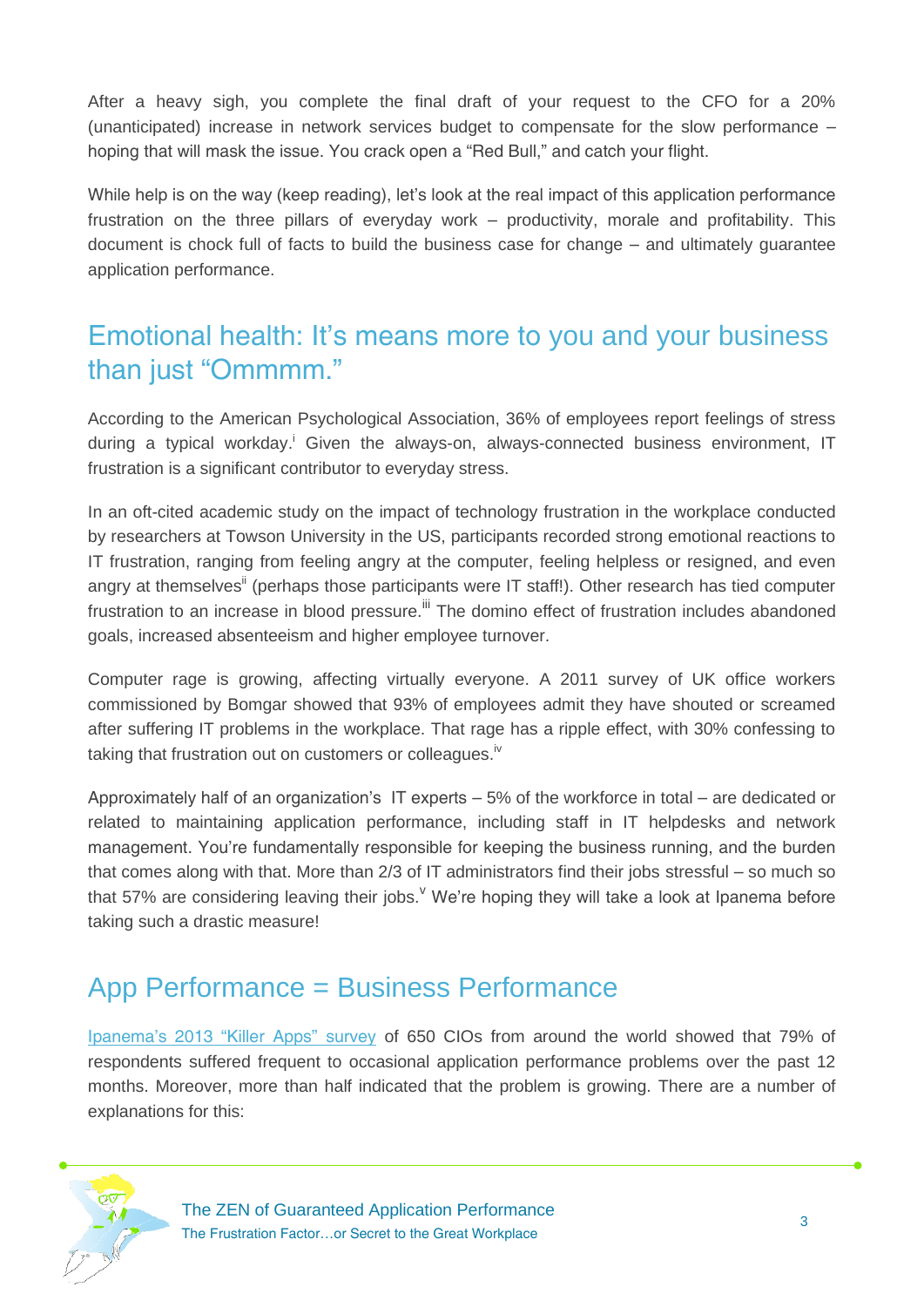#### **Have any of your business applications suffered performance problems in the last 10 months?**



Companies are increasingly [moving to the](http://www.ipanematech.com/en/enable-cloud-applications)  [cloud](http://www.ipanematech.com/en/enable-cloud-applications) and drawing on applications from public and private data centers. This can increase complexity in the network – and traditional network management techniques are not fit for purpose.

We see companies adopting advanced applications with high bi-directional bandwidth requirements like [Unified Communications.](http://www.ipanematech.com/en/protect-unified-communications) Ironically, while intended to improve productivity and foster teamwork, this type of implementation can very quickly strain network

connections between branch offices which are not accustomed to such high traffic flows.

Forget "BYOD." Individual departments are now practicing "BYOA" or Bring Your Own App, where the marketing department, for instance, may [adopt a cloud CRM system](http://response.ipanematech.com/WP_Moving_Office_GoogleApps_SalesForce_SaaS_EN?i=110) outside IT's control.

Data volumes, network complexity and bandwidth usage are growing exponentially, even in the "business as usual" organization – regardless of the above three trends. Traditional "WAN Optimization" solutions in place today are simply unable to keep up with this organically dynamic [environment.](http://www.wan-governance.com/my_weblog/2011/06/application-delivery-come-on-this-is-not-complicated.html)

What's most significant is that it's the [business applications](http://www.wan-governance.com/my_weblog/2012/10/business-apps-first-but-let-internet-shine-in.html) – those which companies value and invest in the most, and that touch the largest number of users – that are experiencing the greatest problems.



#### **Which application type most frequently suffers performance problems in your organisation?**



The ZEN of Guaranteed Application Performance The Frustration Factor…or Secret to the Great Workplace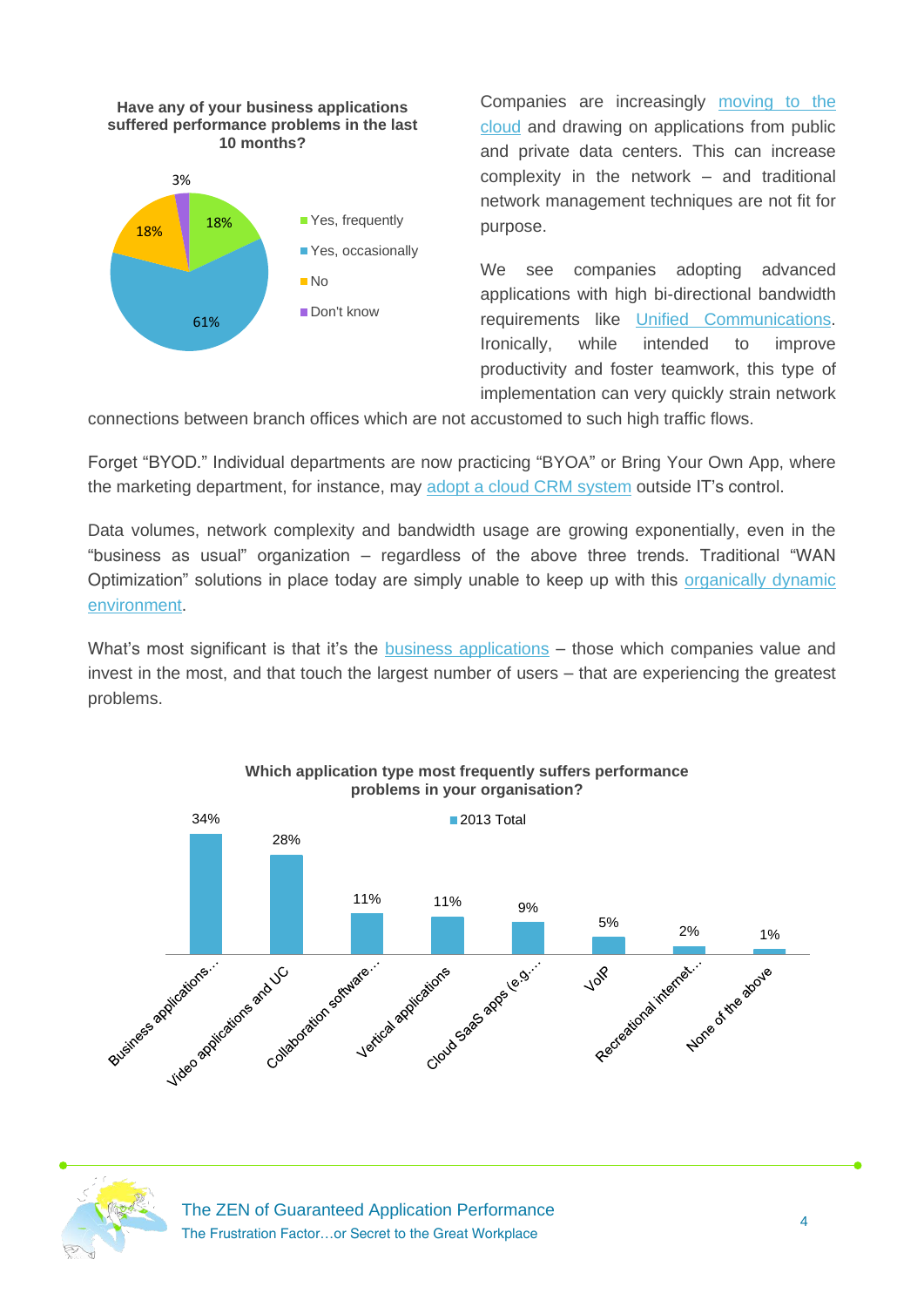#### <span id="page-5-0"></span>Productivity: More bad press for the "1 percent"

Ipanema estimates that losing a mere five minutes a day due to poor application performance represents a loss of 1% of people efficiency, which can cut profitability by 10%. Now it gets really serious.

The Towson study showed that workers wasted 42-43% of their time on the computer due to frustrating experiences (Lazar, J., Jones, A., and Shneiderman, B., 2006).<sup>vi</sup> The lost time included not only the incident itself, but the "recovery" time to get back on task.

In a recent Network World survey of IT and business executives, more than two-thirds see that poor app performance decreases productivity (73%) and lowers customer satisfaction (68%). The executives surveyed also revealed that poor app performance directly results in higher frustration levels, an increase in complaints from end users, and issues completing work effectively/on time.

#### <span id="page-5-1"></span>Profitability: Could anyone argue against better app performance leading to higher revenues?

Poor customer satisfaction is the most important business problem companies face, according to 40% of respondents in a survey conducted by storage vendor Kaminario. Vill When it comes to ecommerce sites, the customer experience (and resulting profitability) begins even before a purchase is made. While customers might be willing to stand in long lines inside stores for a really good sale, their tolerance for waiting online is much lower.

A recent survey from Brand Perfect<sup>viii</sup> shows that slow load time is the number one reason consumers abandon their e-commerce shopping carts, according to 66% of UK respondents and 51% of US respondents. How long is too long? Microsoft engineers claim that as little as 250 milliseconds  $-$  less than the blink of an eye  $-$  can be long enough to send shoppers to a competitor's website instead<sup>ix</sup>. Because even slight improvements to e-commerce site load times can dramatically improve revenue, the business case for guaranteed application performance is stronger than ever.

#### <span id="page-5-2"></span>If IT were a country…A look at the math behind guaranteed application performance

According to Gartner's "IT Key Metrics Data" (January 2012), **companies spend an average of \$1,000/employee/month on IT:**

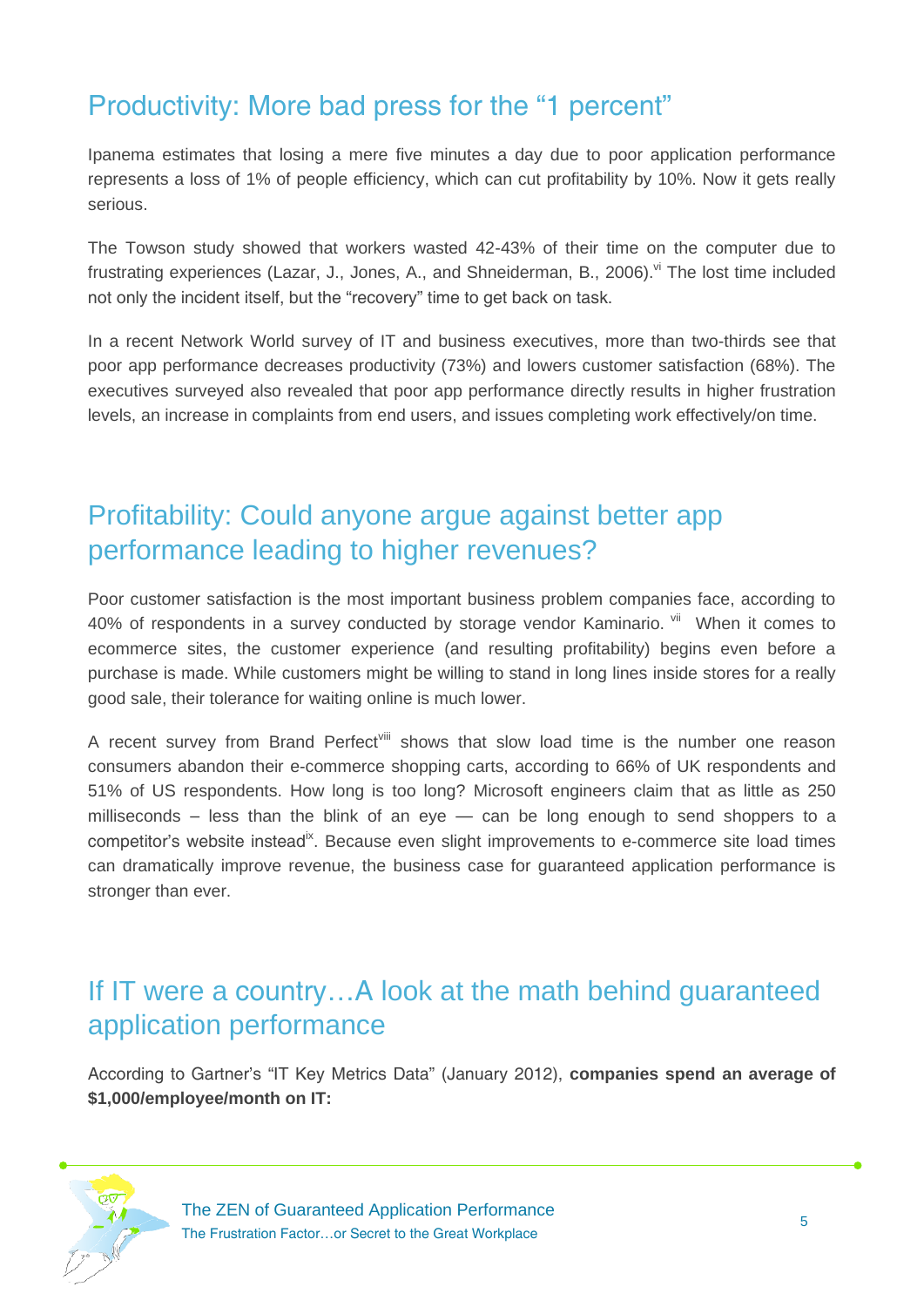- **Applications account for more** than \$300/employee/month;
- **IT Operations represents** \$170/employee/month;
- **WAN** cost is \$45/employee/month.



In Ipanema's 2013 Killer Apps survey, 40% of respondents are seeing their networking requirements growing at 20% or more annually. Slightly more than half of all respondents have increased their networking budgets in the past year alone.

But continued increases in spending are neither sustainable nor delivering added value. This is not a case of "you get what you pay for." Instead, companies are getting even more frustrated – in other words, seeing a negative ROI – because they are actually experiencing *greater* performance problems year over year.



Ipanema solutions guarantee the quality of

all business applications. With a proven [Total Cost of Ownership \(TCO\)](http://www.ipanematech.com/en/reduce-it-spending) of \$3/employee/month, Ipanema solutions guarantee the quality of business critical applications, protecting your average investment for applications of \$300/employee/month. By truly doing more with less, customers delay bandwidth upgrades by three years, which saves approximately \$15/employee/month. Thanks to the dynamic application performance guarantee, they also save \$15/employee/month for the operations. That's pretty powerful math.

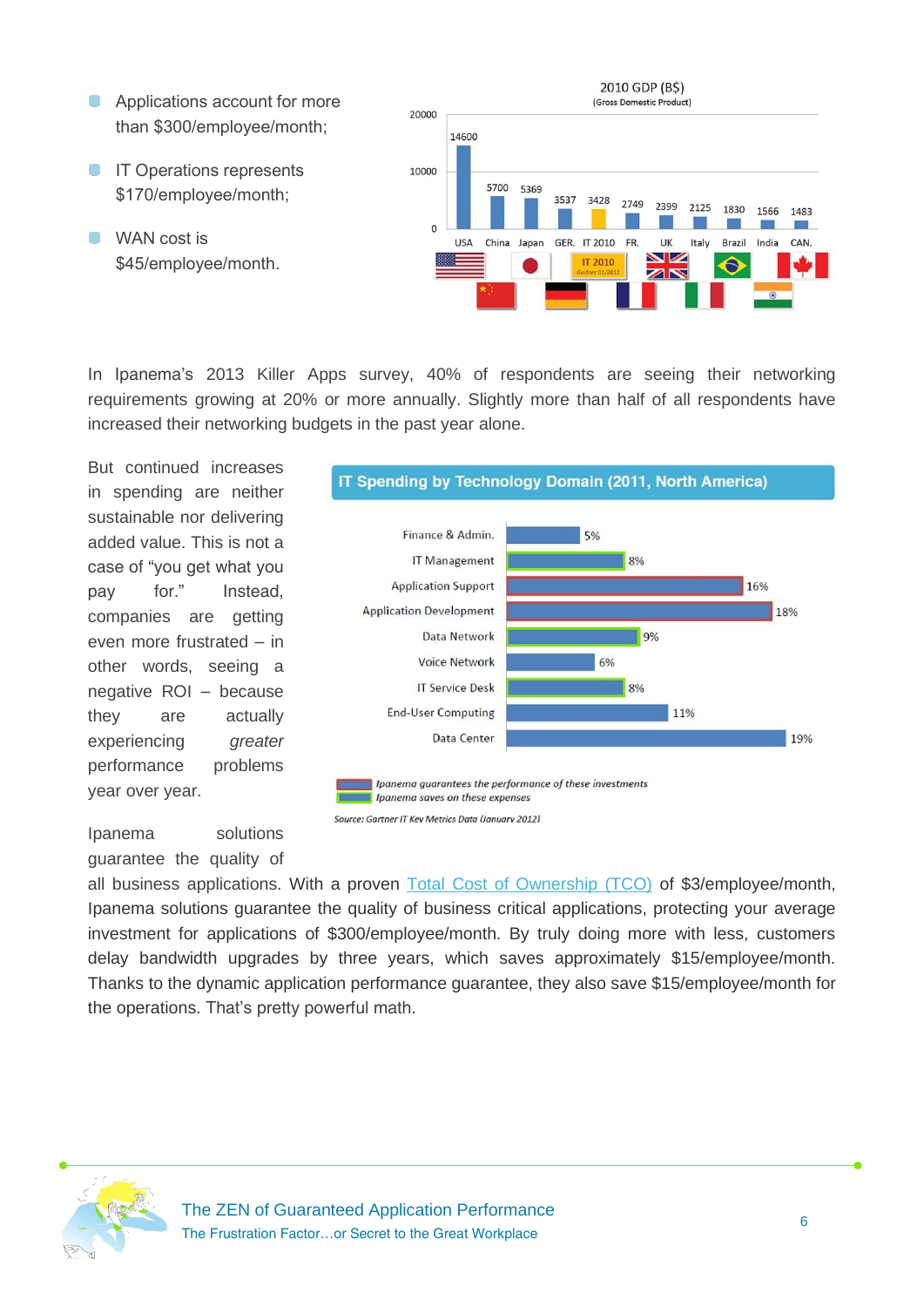## <span id="page-7-0"></span>Trying an alternative course of action is the "adaptive" response to frustration

To come full circle from the original Towson study, the perceived ability to fix IT problems, as well as the desire to do so, may also affect levels of frustration. Other academic research suggests four behavioral reactions to organizational frustration: 1) an emotional response of anger and increased physiological arousal, 2) trying alternative courses of action, 3) aggression, and 4) withdrawal. <sup>x</sup> It's an understatement that three out of the four options don't produce effective results in the workplace. We're betting on reaction #2.

When it comes to applications on the WAN, users have limited control over their performance. This is the "dirty secret" of IT consumerization (something we addressed in [Volume 1](http://response.ipanematech.com/WP_ZEN_The_Zen_of_Guaranteed_Application_Performance_EN?i=154) of this series). Without visibility into what's actually running and bandwidth usage, you also have limitations to fix the problems.

Simply adding real (bandwidth) or virtual (with WAN Optimization) capacity to a network and making the pipes bigger doesn't address the fundamental problem. It's not just about having a bigger road for the cars to drive on; it's about dynamically managing traffic and prioritizing the most critical vehicles (e.g., ambulance, fire engine, etc.) depending on the real**-**time traffic conditions (traffic jam, rush hour, etc.). There is no need to enlarge roads (with bandwidth or WAN Optimization) or create priority lanes (CoS). You will always reach your destination on time regardless of traffic conditions.

You need to go beyond increased bandwidth and WAN optimization to *guarantee* application performance, requiring:

- **The visibility to understand what's happening on the network by examining traffic flows (who is** using what and for what purpose);
- **The means to control applications according to their business criticality so that critical apps are** always prioritized and receive the expected performance level (e.g. ERP traffic is given priority over YouTube or email);
- The means to proactively prevent application problems before they occur;
- **The way to maximize all network resources, actively using "back-up" lines as business lines.** Enterprises have uninterrupted business continuity, exploit large network capacity at low cost and benefit from Internet immediacy and ubiquity.

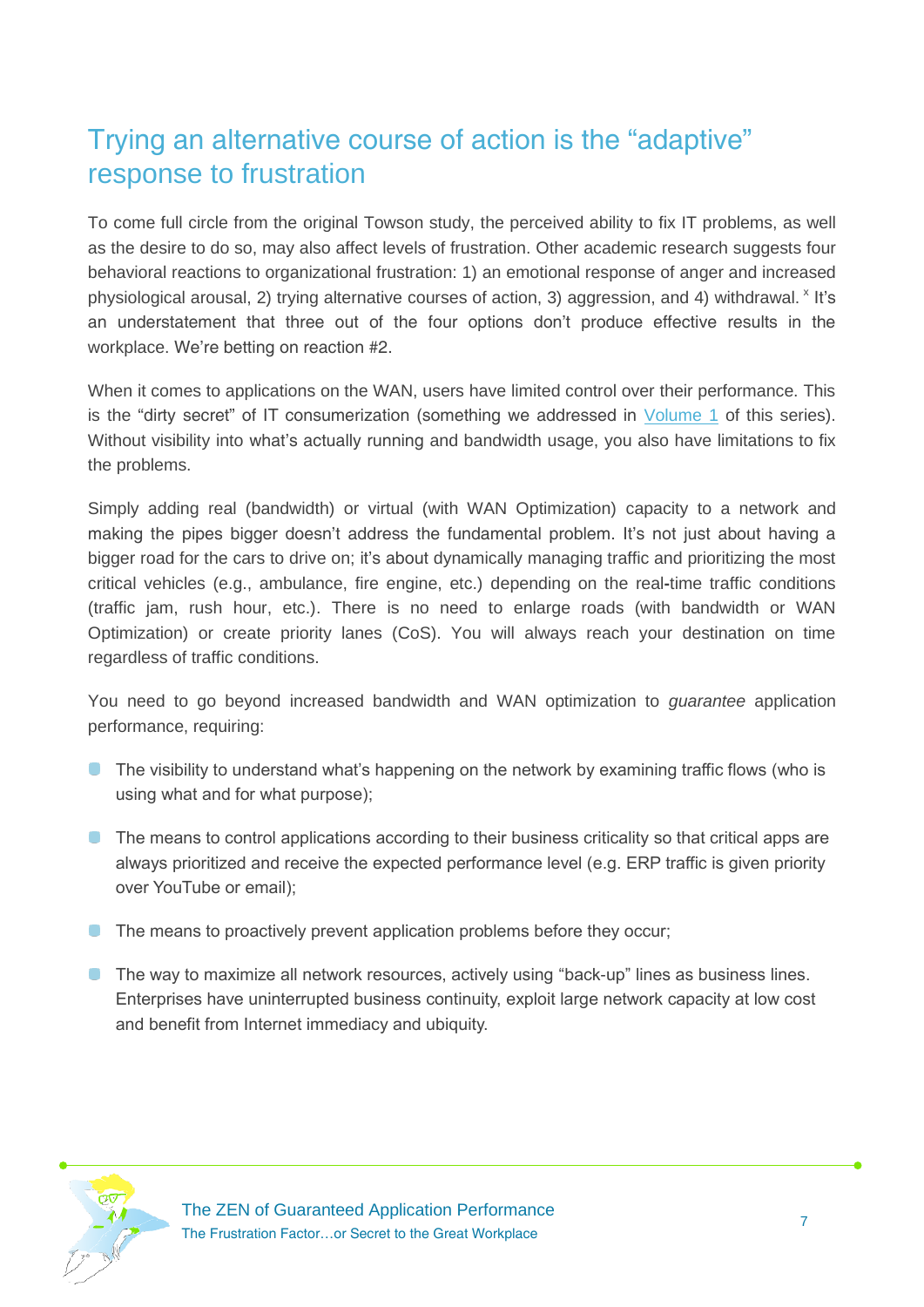## <span id="page-8-0"></span>*"We cannot deny the facts of nature, but we should certainly try to improve on them"* **Mihaly Csikszentmihalyi**

The goal is "Flow," a termed coined by psychologist [Mihály Csíkszentmihályi,](http://en.wikipedia.org/wiki/Mihaly_Csikszentmihalyi) described as a deep state of engagement and timelessness when people are fully absorbed in what they are doing. Applied here, flow means that business applications are prioritized automatically, traffic is routed dynamically, and *users are not aware of the WAN – they are simply working and having an excellent application experience*. As an IT manager guaranteeing applications performance, you're contributing to employee satisfaction, productivity and ultimately, the profitability stream.

When you have complete visibility and automated control over how applications perform, you provide a sense of peace to everyone in the organization – from you and your teammates to your colleagues across the user community. Instead of finding the sources of problems, you're finding new ways to leverage the technology you have. Instead of spending more money on bandwidth, you're investing in more efficient platforms. And instead of banging their heads in frustration and lost productivity, employees are busy working … just as they should be.

#### <span id="page-8-1"></span>Related Resources:

- **[Ipanema Killer Apps Survey](http://response.ipanematech.com/WP_2013_Killler_Apps_Survey_Ipanema_Easynet_EN?i=155) 2013**
- **[Guarantee Unified Communications performance over your WAN](http://response.ipanematech.com/WP_Unified_Communications_EN?i=147)**
- Cloud computing [31 companies describe their experiences](http://response.ipanematech.com/WP_Cloud_Computing_OBS_EN?i=115)
- **Read Volume 1 (How to Eliminate Frustration, Empower your Colleagues & Embrace the** [Future\),](http://response.ipanematech.com/WP_ZEN_The_Zen_of_Guaranteed_Application_Performance_EN?i=154) our introduction to the series.

Visit our website to download the documents: <http://www.ipanematech.com/en/library>

#### To come soon:

- In Volume 3, "IT Ostrich... or Peacock?" we'll address the impact of application performance on IT transformation from the cloud to hybrids to legacy and next-gen networks.
- In Volume 4, "The Power of Synchronicity," we'll focus on the elusive quest for IT and Business alignment, making guaranteed application performance a true enabler for innovation.

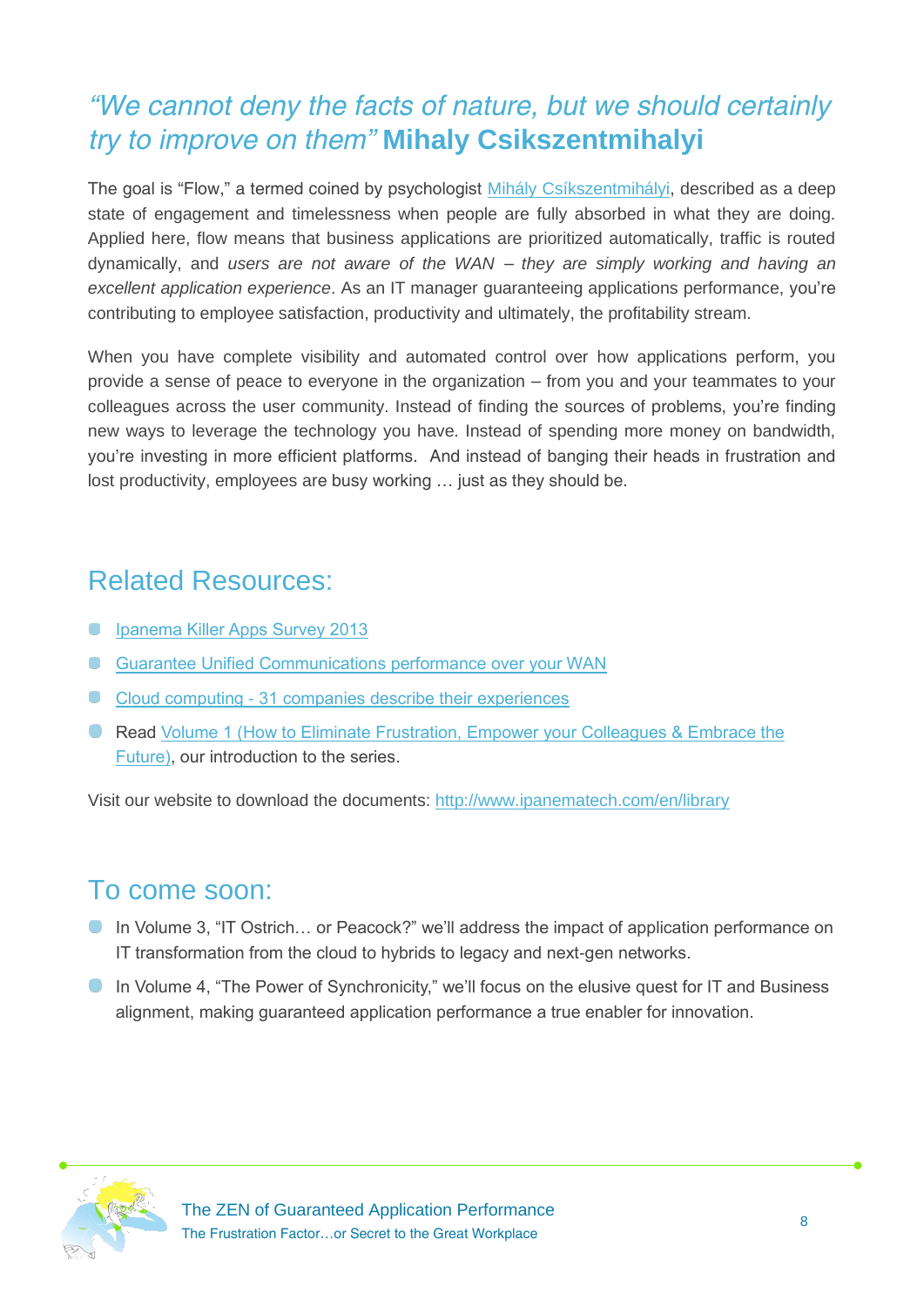vi Lazar, J., Jones, A., and Shneiderman, B. (2006). Workplace User Frustration with Computers: An Exploratory Investigation of the Causes and Severity. Behaviour and Information Technology, 25(3), 239-251.

vii <http://www.networkworld.com/newsletters/stor/2011/010311stor1.html>

- ix [http://www.nytimes.com/2012/03/01/technology/impatient-web-users-flee-slow-loading-](http://www.nytimes.com/2012/03/01/technology/impatient-web-users-flee-slow-loading-sites.html?pagewanted=all&_r=0)
- sites.html?pagewanted=all& r=0

x Spector, P. E. (1975). Relationships of Organizational Frustration with Reported Behavioral Reactions of Employees. *Journal of Applied Psychology, 60*(5), 635-637.



<sup>1</sup> <sup>i</sup> American Psychological Association and Harris Interactive, [Workplace Survey,](http://www.apa.org/news/press/releases/phwa-survey-summary.pdf) (March 2012).

<sup>&</sup>lt;sup>ii</sup> Scheirer, J., Fernandez, R., Klein, J., and R. Picard, "Frustrating the user on purpose: a step toward building an affective computer, *"Interacting with Computers* 14, no. 2 (2002): 93-118

iii Ibid

iv [http://www.bomgar.com/press/coverage/it-problems-prompt-screaming-fits-and-walk-outs-at](http://www.bomgar.com/press/coverage/it-problems-prompt-screaming-fits-and-walk-outs-at-work#.UXMfMsotdLE)[work#.UXMfMsotdLE](http://www.bomgar.com/press/coverage/it-problems-prompt-screaming-fits-and-walk-outs-at-work#.UXMfMsotdLE)

v <http://www.businessnewsdaily.com/4229-information-technology-work-stress.html>

viii <http://brandperfect.org/online-retail-research-report-november-2012.pdf>